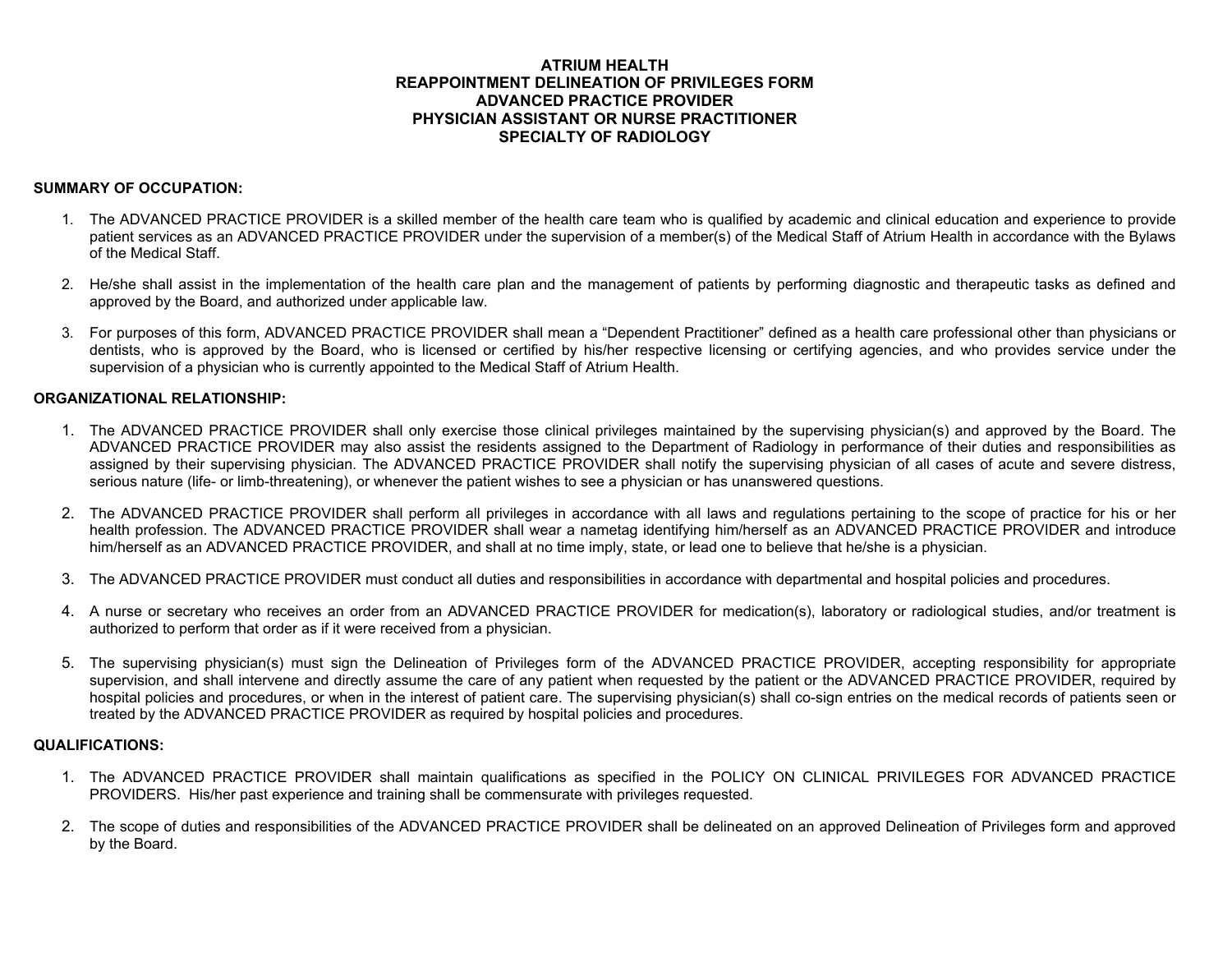#### **QUALIFICATIONS - continued:**

- 3. The Supervising Physician shall delegate only tasks and procedures to his or her ADVANCED PRACTICE PROVIDER which are within or contemplated by the clinical privileges granted to the Supervising Physician by the Medical Executive Committee and the Board of Commissioners and which the ADVANCED PRACTICE PROVIDER has been approved to perform. It is understood that the supervision of an ADVANCED PRACTICE PROVIDER shall never be transferred to a physician who is not currently a fully appointed member of Atrium Health Medical Staff.
- 4. If the Medical Staff appointment or Clinical Privileges of the Sponsoring Physician are resigned, revoked or terminated, the ADVANCED PRACTICE PROVIDER's permission to practice shall automatically terminate and his or her clinical privileges shall be automatically relinquished.

### **SUPERVISION:**

Except where the Delineation of Privileges form provides for Personal Supervision or Proximate Supervision, General Supervision (as defined below) will be required for all tasks and procedures performed by the ADVANCED PRACTICE PROVIDER.

- 1. "General Supervision" shall mean the procedure is furnished under the supervising physician's overall direction and control, but the physician is not required to be present during the procedure. General Supervision requires the performance of tasks and procedures in a manner that is consistent with state law, the applicable standard of care, Medical Staff Bylaws and hospital policies and procedures, but does not require Personal Supervision or Proximate Supervision, as those terms are defined below.
- 2. "Proximate Supervision" shall mean the physical presence of a sponsoring/supervising physician in the hospital, in close proximity and immediately available to furnish assistance and direction to the ADVANCED PRACTICE PROVIDER as needed.
- 3. "Personal Supervision" shall mean the physical presence of a sponsoring/supervising physician in the room with the Allied Health Professional during the performance of a procedure.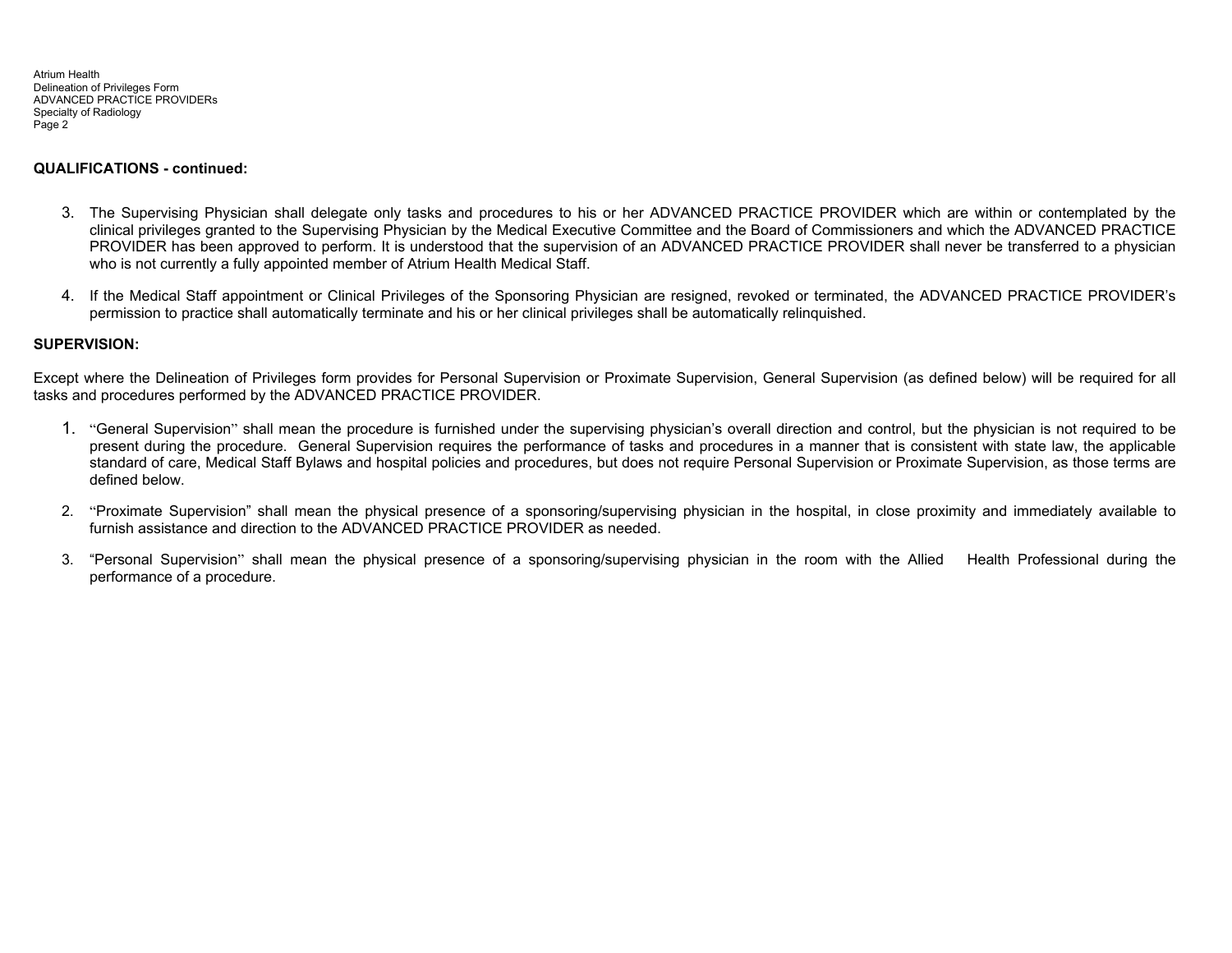# **ATRIUM HEALTH REAPPOINTMENT DELINEATION OF PRIVILEGES FORM ADVANCED PRACTICE PROVIDERS SPECIALTY OF RADIOLOGY**

Print Name

# **Initial appointment Reappointment Updated DOP/Sponsoring Physician Change**

**NOTE 1: "CORE" privileges cannot be amended or altered in any way.** 

NOTE 2: ADVANCED PRACTICE PROVIDERs must apply for "CORE" privileges in order to be eligible for special procedure clinical privileges at any facility within Atrium Health.

**NOTE 3: Please note that the exercise of certain privileges enumerated herein is necessarily limited by the operational and resource constraints of the facility. All procedures must be performed within a clinical setting with the capabilities and organizational structure required to provide appropriate support.** 

| <b>CMC</b> | <b>Pineville</b> | University | CR. | Lincoln | Cabarrus | Union | Stanly | Anson | Cleveland |            |                                                                                                                                                                                                                                                                                                                                                                                                                                        |
|------------|------------------|------------|-----|---------|----------|-------|--------|-------|-----------|------------|----------------------------------------------------------------------------------------------------------------------------------------------------------------------------------------------------------------------------------------------------------------------------------------------------------------------------------------------------------------------------------------------------------------------------------------|
|            |                  | City       |     |         |          |       |        |       |           |            | <b>RADIOLOGY CORE PRIVILEGES</b>                                                                                                                                                                                                                                                                                                                                                                                                       |
|            |                  |            |     |         |          |       | N/A    | N/A   | N/A       | CAPP-RAD-1 | Assess, evaluate, manage care, and diagnose<br>conditions by various radiologic imaging modalities<br>for patients within the age group seen by the<br>supervising physician. May provide care to patients<br>in the intensive care setting in conformance with unit<br>policies. The ADVANCED PRACTICE PROVIDER<br>may not admit patients to the hospital but may<br>initiate/place orders on behalf of the supervising<br>physician. |

NOTE: General Radiology Core Clinical Privileges include: Assist with invasive procedures, counsel and instruct patients and significant others as appropriate; direct care as specified by medical staff approved protocols; initiate referral to appropriate physician or other healthcare professional of problems that exceed the ADVANCED PRACTICE PROVIDERs scope of practice; obtain and record medical/social history and physical examinations including rectal and genitor-urinary examinations as indicated; order diagnostic testing and therapeutic modalities such as laboratory tests, medications, treatments, X-ray, EKG, IV fluids and electrolytes; perform contrast material injections; record progress notes; and write discharge summaries; remove chest tubes. Assess patient in the Emergency Department, prior to primary supervising physician's arrival. Bladder catheterization; nasogastric/dobhoff catheter placement; removal of percutaneously placed fluid and abscess drainage catheters; removal of peripherally inserted central venous catheters; wound and catheter care, suturing of external minor lacerations, removal of sutures and application of dressings; administration of specified medications, IV fluids and transfusion of blood and blood products when indicated, control of external hemorrhage, hematoma post catheter removal, use of thrombin to achieve hemostasis, assist as required during interventional radiology, vascular radiology, and interventional neuroradiology and miscellaneous operative procedures, feeding tube placement; lumbar puncture.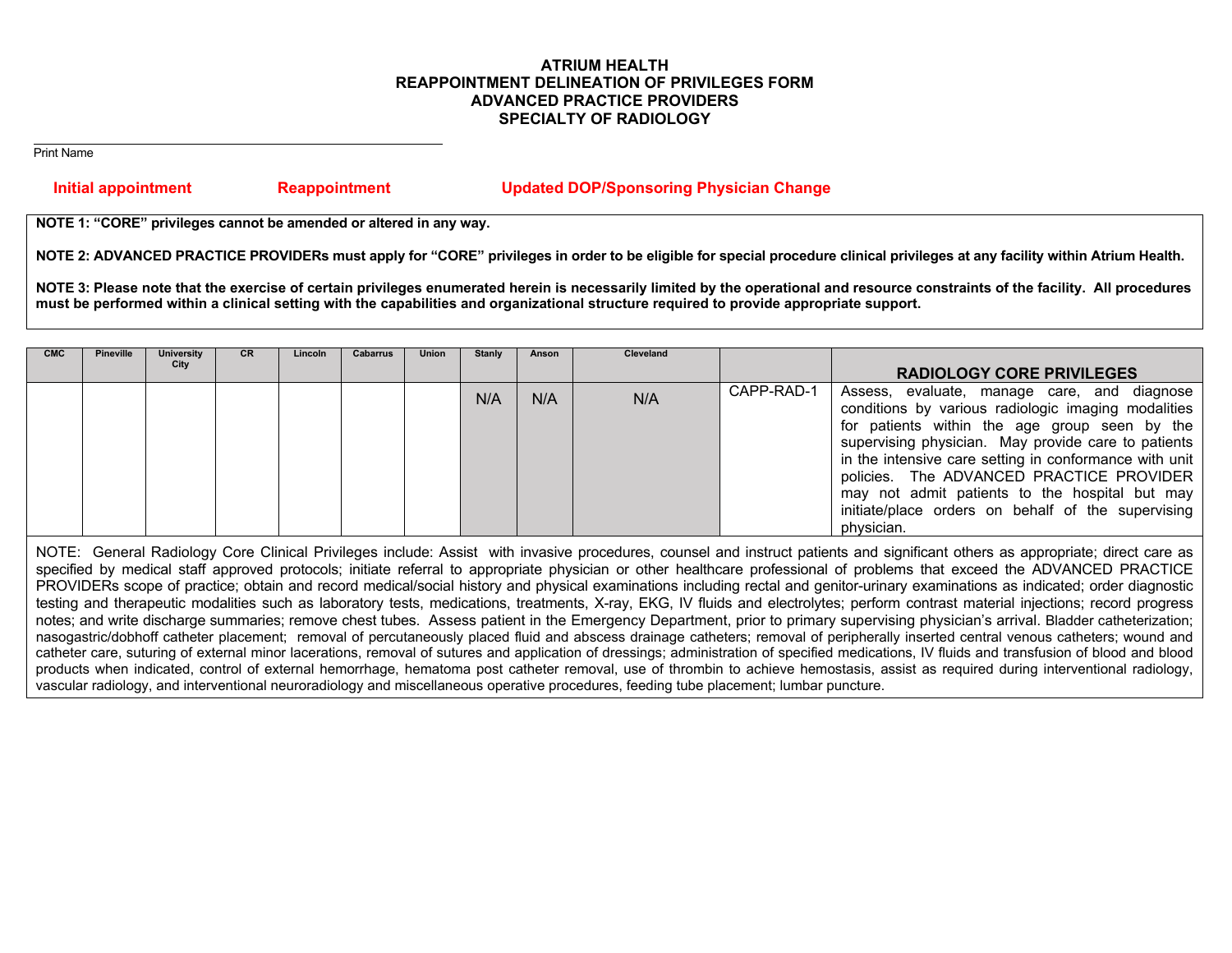Print Name

| <b>CMC</b> | <b>Pineville</b> | University<br>City | CR. | Lincoln | Cabarrus | <b>Union</b> | Stanly | Anson | <b>Cleveland</b> |            | <b>TELEMEDICINE ONLY PRIVILEGES</b>                                                                                                                                                                                                                                                                                                                                                                                                                                                                                                                                                                                                                                                                                              |
|------------|------------------|--------------------|-----|---------|----------|--------------|--------|-------|------------------|------------|----------------------------------------------------------------------------------------------------------------------------------------------------------------------------------------------------------------------------------------------------------------------------------------------------------------------------------------------------------------------------------------------------------------------------------------------------------------------------------------------------------------------------------------------------------------------------------------------------------------------------------------------------------------------------------------------------------------------------------|
|            |                  |                    |     |         |          |              | N/A    | N/A   | N/A              | CAPP-RAD-T | Telemedicine privileges are defined as privileges for<br>the use of electronic communication or other<br>communication technologies' to provide or support<br>clinical care at a distance. Telemedicine privileges<br>shall include consulting, prescribing, rendering a<br>diagnosis or otherwise providing clinical treatment to a<br>patient using telemedicine in accordance with all laws,<br>regulations, hospital guidelines and the Bylaws of the<br>Medical and Dental Staff. The Supervising Physician<br>shall remain responsible for all clinical activity of the<br>ADVANCED PRACTICE PROVIDER.<br>PLEASE NOTE: Telemedicine activities require prior<br>approval from the Facility Medical Executive<br>Committee. |

| <b>CMC</b> | <b>Pineville</b> | <b>University</b><br>City | CR. | Lincoln | Cabarrus | <b>Union</b> | <b>Stanly</b> | Anson | <b>Cleveland</b> |            | <b>INTERVENTIONAL, VASCULAR AND</b><br>NEURORADIOLOGY (RADIOLOGY) CORE<br><b>PRIVILEGES</b>                                                                                                                                                                                                                                                                                                                                            |
|------------|------------------|---------------------------|-----|---------|----------|--------------|---------------|-------|------------------|------------|----------------------------------------------------------------------------------------------------------------------------------------------------------------------------------------------------------------------------------------------------------------------------------------------------------------------------------------------------------------------------------------------------------------------------------------|
|            |                  |                           |     |         |          |              | N/A           | N/A   | N/A              | CAPP-RAD-2 | Assess, evaluate, manage care, and diagnose<br>conditions by various radiologic imaging modalities<br>for patients within the age group seen by the<br>supervising physician. May provide care to patients<br>in the intensive care setting in conformance with unit<br>policies. The ADVANCED PRACTICE PROVIDER<br>may not admit patients to the hospital but may<br>initiate/place orders on behalf of the supervising<br>physician. |

NOTE: Interventional, Vascular, and Neuroradiology Radiology Core Clinical Privileges include: Assist with invasive procedures, counsel and instruct patients and significant others as appropriate; direct care as specified by medical staff approved protocols; perform initial interpretations on scans and X-rays; initiate referral to appropriate physician or other healthcare professional of problems that exceed the ADVANCED PRACTICE PROVIDERs scope of practice; obtain and record medical/social history and perform physical examinations including rectal and genitor-urinary examinations as indicated; order diagnostic testing and therapeutic modalities such as laboratory tests, medications, treatments, X-ray, EKG, IV fluids and electrolytes; perform contrast material injections; record progress notes; and write discharge summaries; remove chest tubes; Drainage catheter maintenance including irrigation, manipulation, suturing, and dressing change; provide education and special instructions for the patient and patient's family, including telephone follow-up of interventional radiology, vascular radiology and interventional neuroradiology patients post discharge; follow-up should include answering patient's questions and providing instructions to the patient; provide post-hospital instructions to interventional radiology, vascular radiology, and interventional neuroradiology patients related to wound and catheter care, diet, activity, and medications, including prescriptions for discharge medications as directed by the primary supervising physician; write routine pre and postoperative orders in conformance with approved standing orders; participate and assist in the pre-procedure preparation of interventional radiology, vascular radiology, and neuroradiology patients, including preparing the patient for the specific procedure; monitor exercise and pharmacological stress myocardial perfusion scans; participate and assist in the intra procedural care of the interventional radiology, vascular radiology, and interventional neuroradiology patient; coordinate special procedure and image-guided procedure schedule daily; participate and assist in the post procedural care of the interventional radiology, vascular radiology, and interventional neuroradiology patient, removal of arterial catheters; lumbar puncture.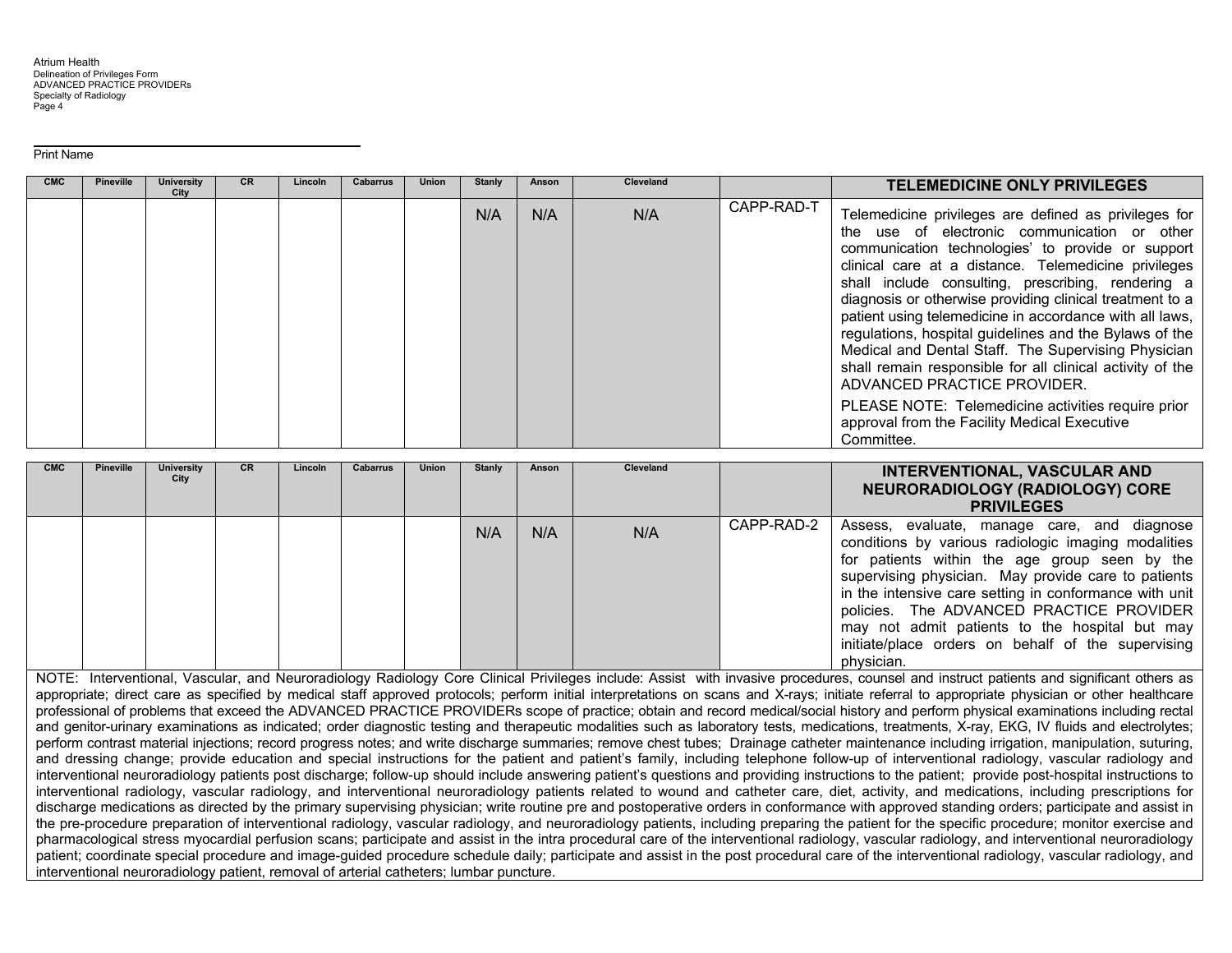Print Name

| <b>CMC</b> | <b>Pineville</b>                                                                                                                                                        | <b>University</b><br>City                         | CR | Lincoln | Cabarrus | <b>Union</b> | <b>Stanly</b> | Anson | <b>Cleveland</b> |            | <b>RADIATION ONCOLOGY CORE PRIVILEGES</b>                                                                                                                                                                                                                                                                                                                                                          |  |
|------------|-------------------------------------------------------------------------------------------------------------------------------------------------------------------------|---------------------------------------------------|----|---------|----------|--------------|---------------|-------|------------------|------------|----------------------------------------------------------------------------------------------------------------------------------------------------------------------------------------------------------------------------------------------------------------------------------------------------------------------------------------------------------------------------------------------------|--|
|            |                                                                                                                                                                         |                                                   |    |         |          |              |               | N/A   |                  | CAPP-RAD-4 | Assess, evaluate, manage care, and diagnose<br>conditions by various radiologic imaging modalities<br>for patients within the age group seen by the<br>supervising physician. May provide care to patients<br>in the hospital, including the intensive care setting in<br>conformance with unit policies. The Physician<br>Assistant/Nurse Practitioner may not admit patients to<br>the hospital. |  |
|            |                                                                                                                                                                         |                                                   |    |         |          |              |               |       |                  |            | NOTE: Radiation Oncology Core Privileges include: Assist with invasive procedures, counsel and instruct patients and significant others as appropriate; direct care as specified                                                                                                                                                                                                                   |  |
|            | by medical staff approved protocols; initiate referral to appropriate physician or other healthcare professional of problems that exceed the Physician Assistant/Nurse  |                                                   |    |         |          |              |               |       |                  |            |                                                                                                                                                                                                                                                                                                                                                                                                    |  |
|            |                                                                                                                                                                         |                                                   |    |         |          |              |               |       |                  |            | Practitioner's scope of practice; obtain and record medical/ social history and physical examinations including rectal and genitor-urinary examinations as indicated; order                                                                                                                                                                                                                        |  |
|            |                                                                                                                                                                         |                                                   |    |         |          |              |               |       |                  |            | diagnostic testing and therapeutic modalities such as laboratory tests, medications, treatments, x-ray, EKG, IV fluids and electrolytes; perform contrast material injections; record                                                                                                                                                                                                              |  |
|            | consultation and progress notes; and write discharge summaries. Assess patient in the Emergency Department, Radiation Department Clinic, or inpatients prior to primary |                                                   |    |         |          |              |               |       |                  |            |                                                                                                                                                                                                                                                                                                                                                                                                    |  |
|            |                                                                                                                                                                         | supervising physician's arrival; lumbar puncture. |    |         |          |              |               |       |                  |            |                                                                                                                                                                                                                                                                                                                                                                                                    |  |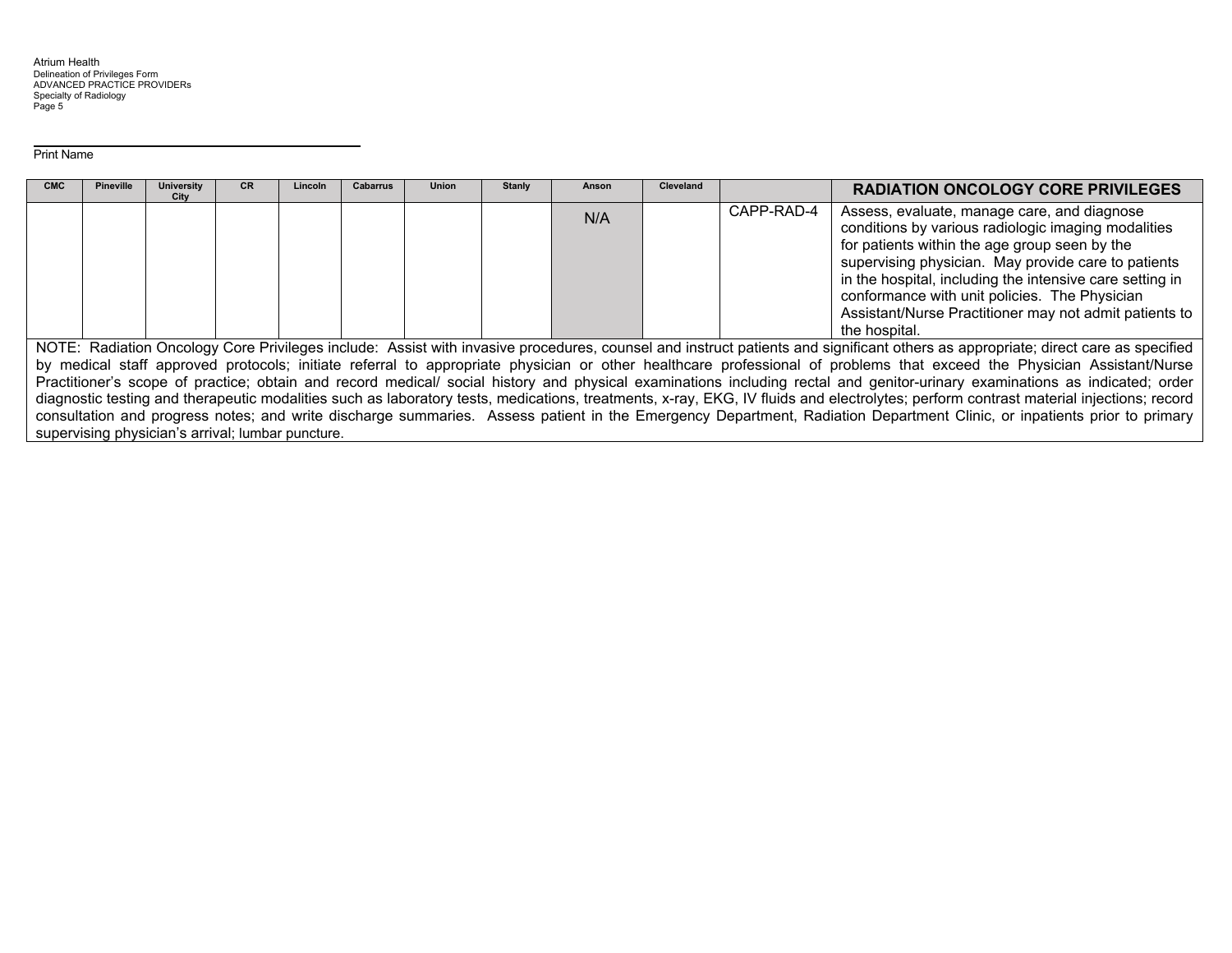Print Name

#### **SPECIAL PRIVILEGES (SEE QUALIFICATIONS AND/OR SPECIFIC CRITERIA)**

**Must be performed with a physician under proximate supervision.** 

**Applicants for these privileges shall present evidence of appropriate training and current competence and qualifications to perform the requested procedures. The applicant must submit documentation that these cases were performed with a proctoring physician present.** 

**\*SPECIAL PRIVILEGES WITH QUALIFICATIONS AND/OR SPECIFIC CRITERIA – PROVIDE THE NUMBER OF PROCEDURES PERFORMED WITHIN THE PAST TWO YEARS AND FACILITY WHERE THE PROCEDURES WERE PERFORMED.** 

| <b>CMC</b> | Pine. | Univ. | <b>CR</b> | Lin. | CAB | Union | <b>Stanly</b> | Anson | <b>CLE</b> | <b>CAPP-RAD-3</b>  | <b>SPECIAL PROCEDURES</b>                                                                           |                                             |                                                                        |          |
|------------|-------|-------|-----------|------|-----|-------|---------------|-------|------------|--------------------|-----------------------------------------------------------------------------------------------------|---------------------------------------------|------------------------------------------------------------------------|----------|
|            |       |       |           |      |     |       |               |       |            |                    | <b>**PROXIMATE SUPERVISION REQUIRED</b>                                                             | <b>Minimum</b><br><b>Number</b><br>Required | <b>Number</b><br><b>Performed</b><br><b>Within The</b><br>Past 2 Years | Location |
|            |       |       | N/A       |      |     |       | N/A           | N/A   | N/A        | CAPP-RAD-3 (a)*    | Image-guided thoracentesis,<br>Paracentesis, and Aspiration-<br><b>Superficial Fluid Collection</b> | 15                                          |                                                                        |          |
|            |       |       | N/A       |      |     |       | N/A           | N/A   | N/A        | CAPP-RAD-3 (b)*    | Femoral arterial/venous<br>catheterization                                                          | 5                                           |                                                                        |          |
|            |       |       | N/A       |      |     |       | N/A           | N/A   | N/A        | CAPP-RAD-3 (c)*    | Internal jugular venous catheter<br>insertion                                                       | 10                                          |                                                                        |          |
|            |       |       |           |      |     |       | N/A           | N/A   | N/A        | CAPP-RAD-3 (d)*    | Placement of peripherally inserted<br>central venous catheters                                      | 10                                          |                                                                        |          |
|            |       |       | N/A       |      |     |       | N/A           | N/A   | N/A        | CAPP-RAD-3 (e)*    | Hysterosalpingogram                                                                                 | 10                                          |                                                                        |          |
|            |       |       | N/A       |      |     |       | N/A           | N/A   | N/A        | CAPP-RAD-3 $(g)^*$ | Removal of tunneled temporary<br>dialysis catheters                                                 | 5                                           |                                                                        |          |
|            |       |       | N/A       |      |     |       | N/A           | N/A   | N/A        | CAPP-RAD-3 (h)*    | <b>Portacath Removal</b>                                                                            | 5                                           |                                                                        |          |
|            |       |       | N/A       |      |     |       | N/A           | N/A   | N/A        | CAPP-RAD-3 (i)*    | <b>Ultrasound Guided Thyroid Biopsy</b>                                                             | 10                                          |                                                                        |          |
|            |       |       | N/A       |      |     |       | N/A           | N/A   | N/A        | CAPP-RAD-3 (i)*    | Joint Injection/Aspiration (to<br>include contrast injection for<br>diagnostic imaging)             | 10                                          |                                                                        |          |
|            |       |       | N/A       |      |     |       | N/A           | N/A   | N/A        | CAPP-RAD-3 (k)*    | Bone Marrow Biopsy/Aspiration                                                                       | 10                                          |                                                                        |          |
|            |       |       | N/A       |      |     | N/A   | N/A           | N/A   | N/A        | CAPP-RAD-3 (I)*    | Administration of Intrathecal<br>Chemotherapeutic Agents                                            | $\overline{10}$                             |                                                                        |          |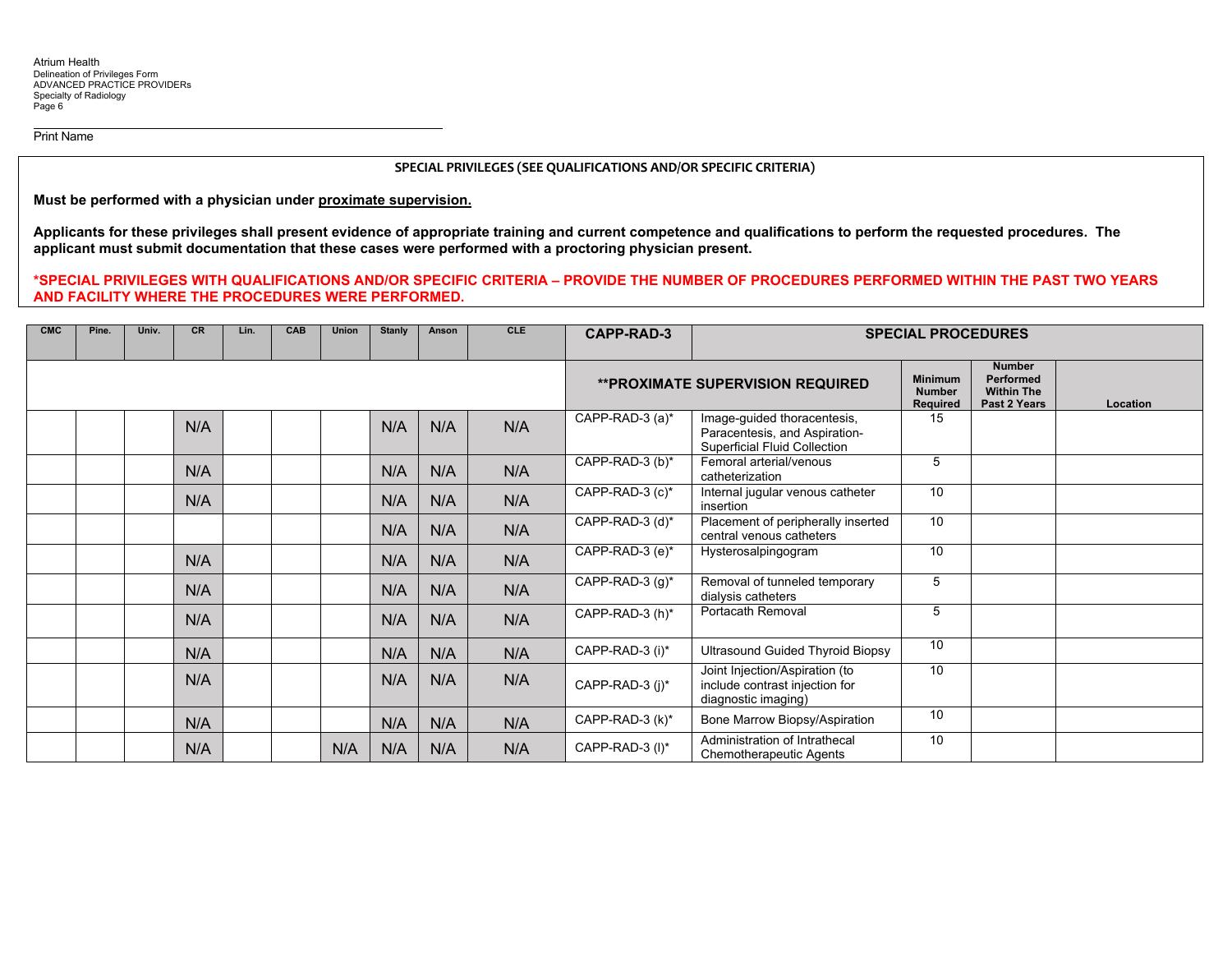Print Name

| <b>CMC</b> | Pine. | Univ. | <b>CR</b> | Lin. | <b>CAB</b> | <b>Union</b> | <b>Stanly</b> | Anson | <b>CLE</b> | <b>CAPP-RAD-3</b> |                                                                                                                                                                                      | <b>SPECIAL PROCEDURES</b>                   |                                                                 |          |
|------------|-------|-------|-----------|------|------------|--------------|---------------|-------|------------|-------------------|--------------------------------------------------------------------------------------------------------------------------------------------------------------------------------------|---------------------------------------------|-----------------------------------------------------------------|----------|
|            |       |       |           |      |            |              |               |       |            |                   | <b>**PROXIMATE SUPERVISION REQUIRED</b>                                                                                                                                              | <b>Minimum</b><br><b>Number</b><br>Required | <b>Number</b><br>Performed<br><b>Within The</b><br>Past 2 Years | Location |
|            |       |       | N/A       |      |            |              | N/A           | N/A   | N/A        | CAPP-RAD-3 (m)*   | Abdominal and Chest tunneled or<br>non-tunneled catheter<br>placement/removal for ascites,<br>pleural effusion,<br>or pneumothorax. This excludes<br>peritoneal dialysis catheters.  | 10                                          |                                                                 |          |
|            |       |       | N/A       |      |            |              | N/A           | N/A   | N/A        | CAPP-RAD-3 (n)*   | Image-guided Liver Biopsy                                                                                                                                                            | 10                                          |                                                                 |          |
|            |       |       | N/A       |      |            |              | N/A           | N/A   | N/A        | CAPP-RAD-3 (o)*   | US Guided Biopsy of Superficial<br>Soft Tissue Masses / Lymph<br>Nodes                                                                                                               | 5                                           |                                                                 |          |
|            |       |       | N/A       |      |            |              | N/A           | N/A   | N/A        | CAPP-RAD-3 (p)*   | Nephrostomy or Abscess<br>Drainage Catheter Check /<br>Exchange                                                                                                                      | 10                                          |                                                                 |          |
|            |       |       | N/A       |      |            |              | N/A           | N/A   | N/A        | CAPP-RAD-3 (q)*   | Tunneled Catheter Insertion,<br>Exchange or Removal (must have<br>performed a minimum of 25<br>central line accesses prior to<br>being proctored). This excludes<br>port placements. | 10                                          |                                                                 |          |
|            |       |       | N/A       |      |            |              | N/A           | N/A   | N/A        | CAPP-RAD-3 (r)*   | Myelography                                                                                                                                                                          | 10                                          |                                                                 |          |

#### **CRITERIA FOR MAINTENANCE OF PRIVILEGES (CAPP-RAD-3):**

The applicant must provide documentation of current competence and performance of at least two (2) cases, for each privilege held, over the past two (2) years based on results of ongoing professional practice evaluation and outcomes. This will be reviewed at the time of reappointment. Practitioners who would like to continue to hold privileges but who is not able to document the minimal number of cases will be requested to voluntarily withdraw their request for such clinical privileges.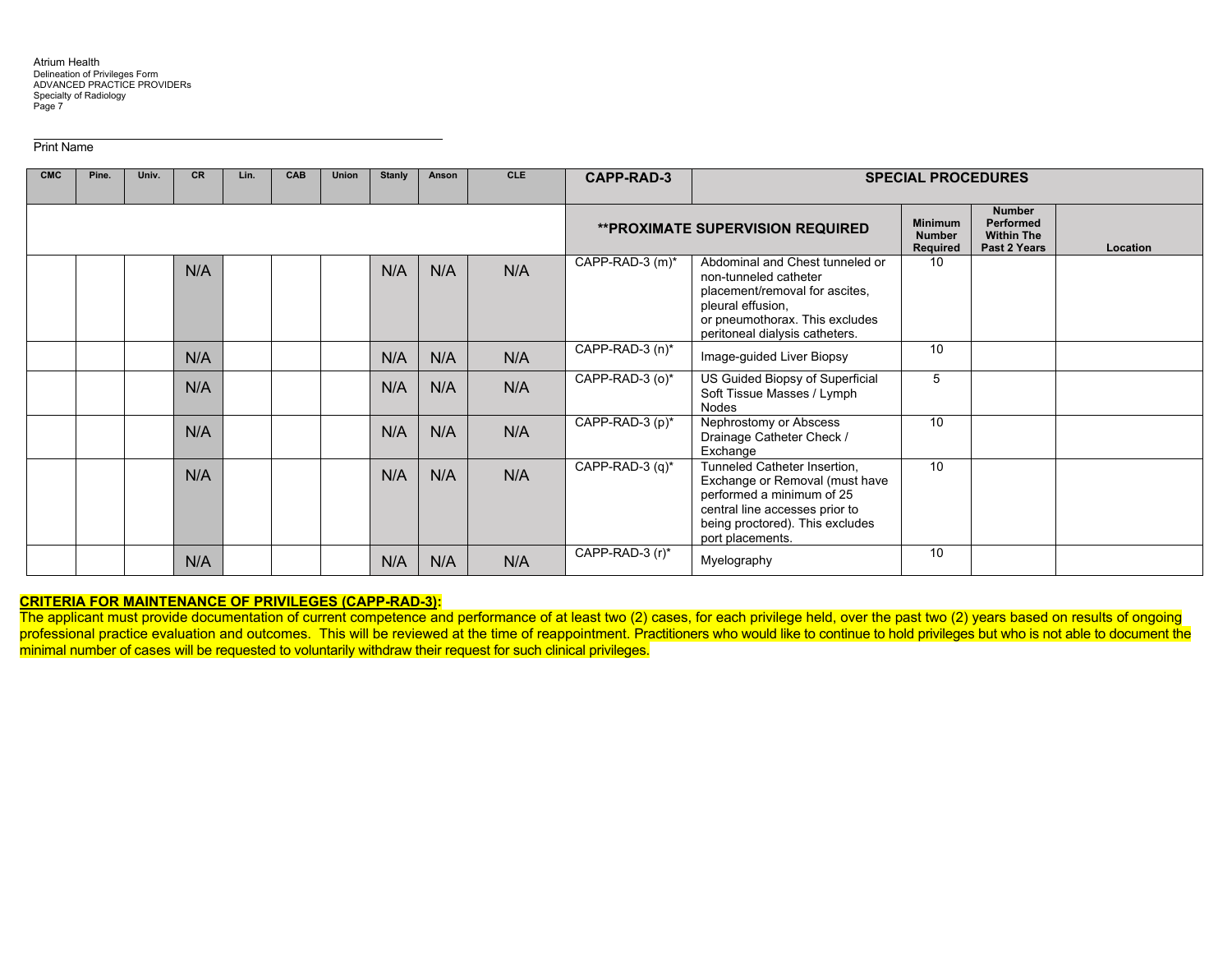Print Name

| <b>CMC</b> | Pine. | Univ. | <b>CR</b> | Lin. | <b>CAB</b> | <b>Union</b> | <b>Stanly</b> | Anson | <b>CLE</b> | <b>CAPP-RAD-5</b>           | <b>** FLUOROSCOPIC PROCEDURES IN PEDIATRIC PATIENTS</b>                                                                                                                                    |                                             |                                                                 |          |
|------------|-------|-------|-----------|------|------------|--------------|---------------|-------|------------|-----------------------------|--------------------------------------------------------------------------------------------------------------------------------------------------------------------------------------------|---------------------------------------------|-----------------------------------------------------------------|----------|
|            |       |       |           |      |            |              |               |       |            |                             | <b>**PROXIMATE SUPERVISION REQUIRED</b>                                                                                                                                                    | <b>Minimum</b><br><b>Number</b><br>Required | <b>Number</b><br>Performed<br><b>Within The</b><br>Past 2 Years | Location |
|            |       |       |           |      |            |              | N/A           | N/A   | N/A        | $\overline{CAPP-RAD-5}$ (a) | Gastrografin/Barium Upper GI<br>Series; Gastrografin/Barium<br>Enema; Gastrografin/Barium<br>Swallow; Gastrografin/Barium<br>Small Bowel Follow Through;<br><b>Modified Barium Swallow</b> | 30                                          |                                                                 |          |
|            |       |       |           |      |            |              | N/A           | N/A   | N/A        | CAPP-RAD-5 (b)              | Cystourethrogram including voiding<br>(VCUG)                                                                                                                                               |                                             |                                                                 |          |
|            |       |       |           |      |            |              | N/A           | N/A   | N/A        | CAPP-RAD-5 (c)              | Tube Check; Sinus Tract Injection;<br>Chest Fluoroscopy                                                                                                                                    |                                             |                                                                 |          |

## **SPECIAL PRIVILEGES (SEE QUALIFICATIONS AND/OR SPECIFIC CRITERIA)**

**\*\*\*Special radiology procedures that must be performed with a physician under general supervision** 

**\*\*\*Applicants for these privileges shall present evidence of appropriate training and current competence and qualifications to perform the requested procedures. The applicant must submit documentation that these cases were performed with a proctoring physician present. Study must be reviewed with the radiologist before the patient leaves the department.**

| <b>CMC</b> | Pine. | Univ. | CR. | Lin. | <b>CAB</b> | <b>Union</b> | Stanly | Anson | <b>CLE</b> | <b>CAPP-RAD-6</b> | <b>*** FLUOROSCOPIC PROCEDURES IN ADULT PATIENTS</b>                                                                                                                                                                                                                                                                                                                                                                                |                                             |                                                                 |          |
|------------|-------|-------|-----|------|------------|--------------|--------|-------|------------|-------------------|-------------------------------------------------------------------------------------------------------------------------------------------------------------------------------------------------------------------------------------------------------------------------------------------------------------------------------------------------------------------------------------------------------------------------------------|---------------------------------------------|-----------------------------------------------------------------|----------|
|            |       |       |     |      |            |              |        |       |            |                   | <b>**GENERAL SUPERVISION REQUIRED</b>                                                                                                                                                                                                                                                                                                                                                                                               | <b>Minimum</b><br><b>Number</b><br>Required | <b>Number</b><br>Performed<br><b>Within The</b><br>Past 2 Years | Location |
|            |       |       |     |      |            |              | N/A    | N/A   | N/A        | CAPP-RAD-6 (a)    | Cystogram; Retrograde Urethrogram;<br>Tube Check; Nasogastric Dobhoff<br>Tube-Placement/Manipulation; T-Tube<br>Cholangiogram; Sinus Tract Injection;<br>Chest Fluoroscopy;<br>Gastrografin/barium Upper GI Series;<br>Gastrografin / Barium Enema;<br>Gastrografin / Barium Swallow;<br>Gastrografin / Barium Small Bowel<br>Follow through; Modified barium<br>swallow; Cystourethrogram including<br>voiding; $G - J$ tube Check | 40                                          |                                                                 |          |

### **CRITERIA FOR MAINTENANCE OF PRIVILEGES (CAPP-RAD-5 and CAPP-RAD-6):**

The applicant must provide documentation of current competence and performance of at least ten (10) fluoroscopy cases performed over the past two (2) years based on results of ongoing professional practice evaluation and outcomes. This will be reviewed at the time of reappointment. Practitioners who would like to continue to hold privileges but who is not able to document the minimal number of cases will be requested to voluntarily withdraw their request for such clinical privileges.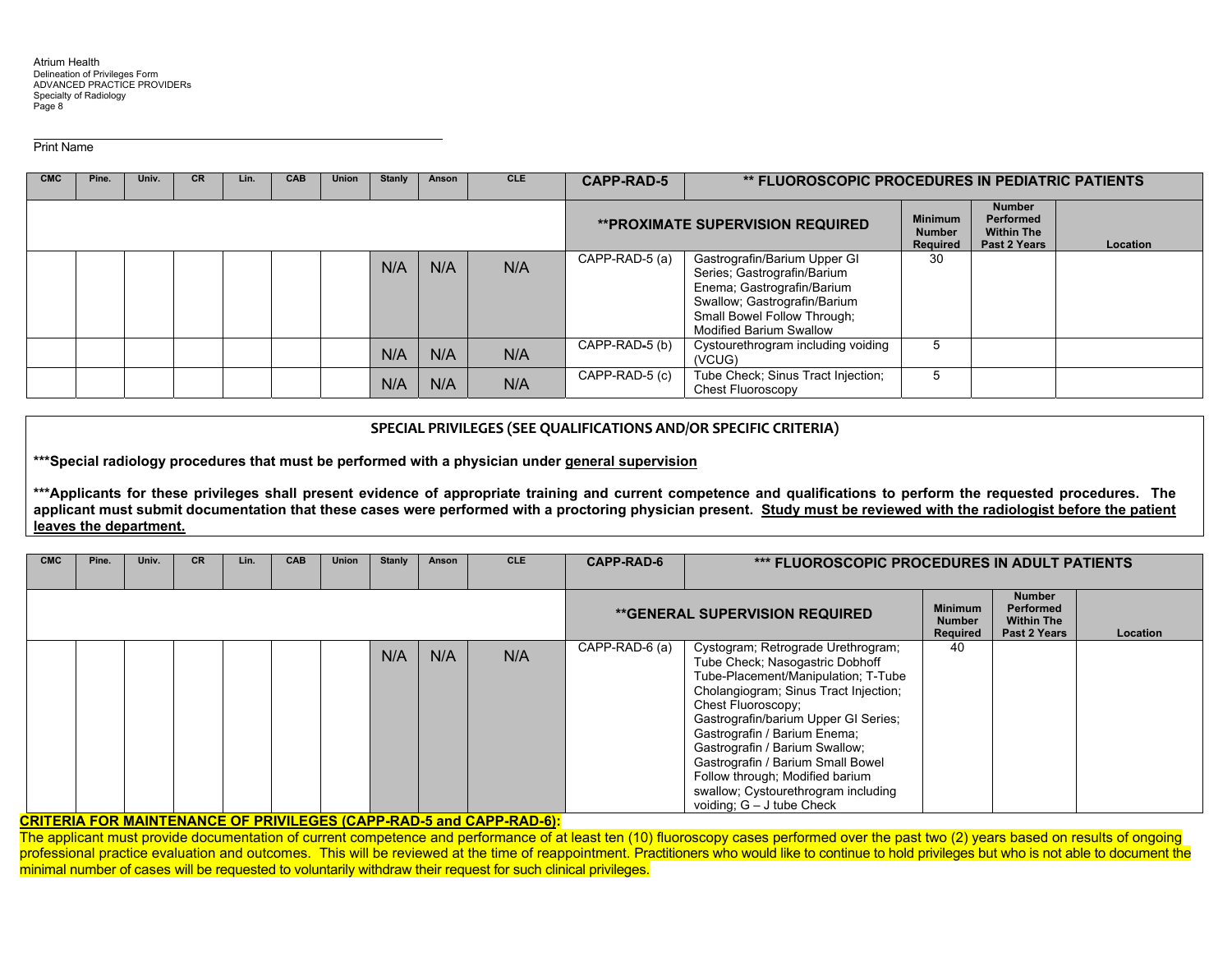# **PRIVILEGES REQUESTED BY:**

Approval by the Board of Commissioners: 03/13/2018; 03/12/2019

|  |  | I attest that I am not currently a user of illegal drugs or do not currently abuse the use of legal drugs. |  |
|--|--|------------------------------------------------------------------------------------------------------------|--|
|--|--|------------------------------------------------------------------------------------------------------------|--|

I attest that I do not have a physical or mental condition which could affect my motor skills or ability to exercise the clinical privileges requested or that I require an accommodation in order to exercise the privileges requested safely and competently.

I attest that the information provided in my initial application or most recent reappointment is accurate and has not changed, specifically the disclosure questions relating to my licensure or registration, clinical privileges, participation in benefit programs, health status, liability, and work history.

| Signature of Applicant                                                                                              | Date |  |
|---------------------------------------------------------------------------------------------------------------------|------|--|
| Printed or typed name of Applicant                                                                                  |      |  |
| <b>SPONSORING PHYSICIAN:</b>                                                                                        |      |  |
| Signature of Sponsoring Physician                                                                                   | Date |  |
| Printed or typed name of Sponsoring Physician                                                                       |      |  |
| Signature of Sponsoring Physician                                                                                   | Date |  |
| Printed or typed name of Sponsoring Physician                                                                       |      |  |
| Approval by the CHS Medical Executive Committee: 02/08/2018; 09/20/2018; AH Medical Executive Committee: 09/24/2020 |      |  |